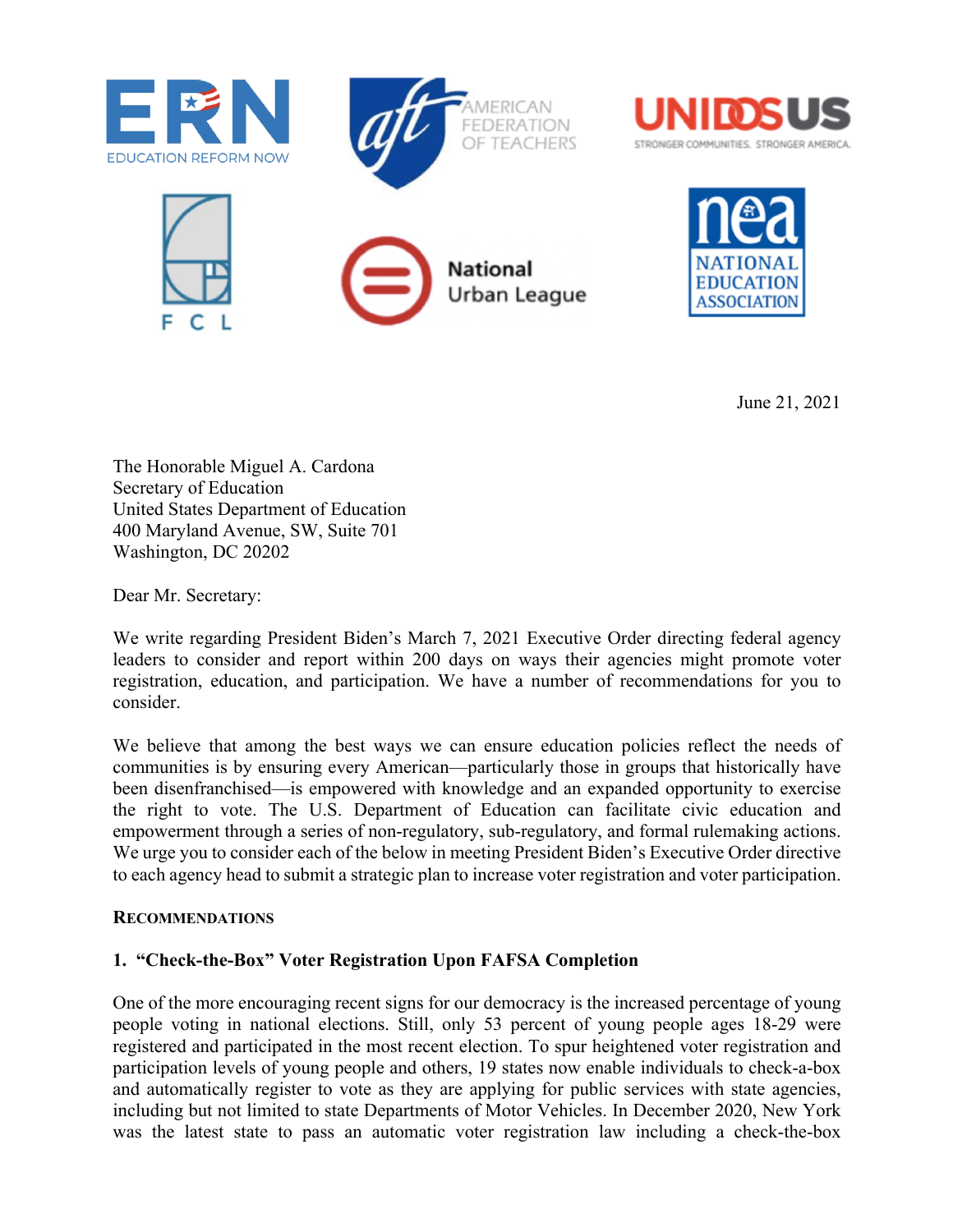registration option for citizens interacting with, among other public entities, New York State public colleges.

We recommend the U.S. Department of Education (ED) include a similar "check-the-box" automatic voter registration option for those applying for federal financial aid via the Free Application for Federal Student Aid (FAFSA) process. Over 90 percent of all FAFSA filing is conducted electronically and all necessary voter registration information already is included in completed FAFSA submissions. All that would be required is a check-the-box option *following* FAFSA completion enabling prospective students to register to vote at their home domicile. In cases where a state designates ED a voter registration agency, as per President Biden's Executive Order and consistent with section 7(a)(3)(B) of the National Voter Registration Act, prospective students would automatically be registered. In other states, ED would convey relevant student information to the appropriate state agency. Either way, voter registration could be counted on to expand.

# **2. ED Facilitation of Vote-by-Mail**

As per the FAFSA submission process, the Office of Federal Student Aid (FSA) has on file the email addresses of over 20 million Americans enrolled in institutions of higher education. In 2013, ED made use of this email list to ensure federal student loan borrowers were aware of the variety of repayment plans in which they may enroll, including income-driven repayment.

We urge ED to make similar use of email addresses on file with FSA to make students aware of vote-by-mail opportunities and facilitate such through internet links to appropriate state and local entities, if not provide vote-by-mail application materials to all students. Concurrent with this outreach, we urge ED to conduct a social media campaign on vote-by-mail opportunities via Instagram, YouTube, Facebook, Twitter and the like geared toward current voting age students. Just as "Rock-the-Vote" was groundbreaking 30 years ago, an affirmative "Vote-by-Mail" campaign directed at college students can be groundbreaking today.

### **3. Work Study Aid in Support of Voting Rights**

Beginning in 1993, Congress required that seven percent of what is now over \$1 billion in annual Federal Work Study funding be spent on community service activities absent a waiver from the U.S. Department of Education. In meeting the seven percent community service expenditure requirement, ED's regulations provide students may be employed performing "civic education and participation activities," but do not specify voter registration, non-partisan voter education, or voter participation work (such as serving as a poll worker) as allowable activities.

We recommend ED issue sub-regulatory guidance that clarifies to institutions of higher education Federal Work Study community service activity may include voter registration, non-partisan voter education, and non-partisan voter participation work -- on or off-campus, under the aegis of the institution of higher education itself or separate public or private entity, including non-profit organizations. Ideally, the underlying Federal Work Study regulation itself would so clarify.

In the most recent year prior to COVID-19, out of over 800,000 Federal Work Study participants, in excess of 100,000 students engaged in paid community service work. ED's last major report on the federal work-study program found another near 100,000 students were not even aware they could do paid community service work. An additional near 60,000 students reported they would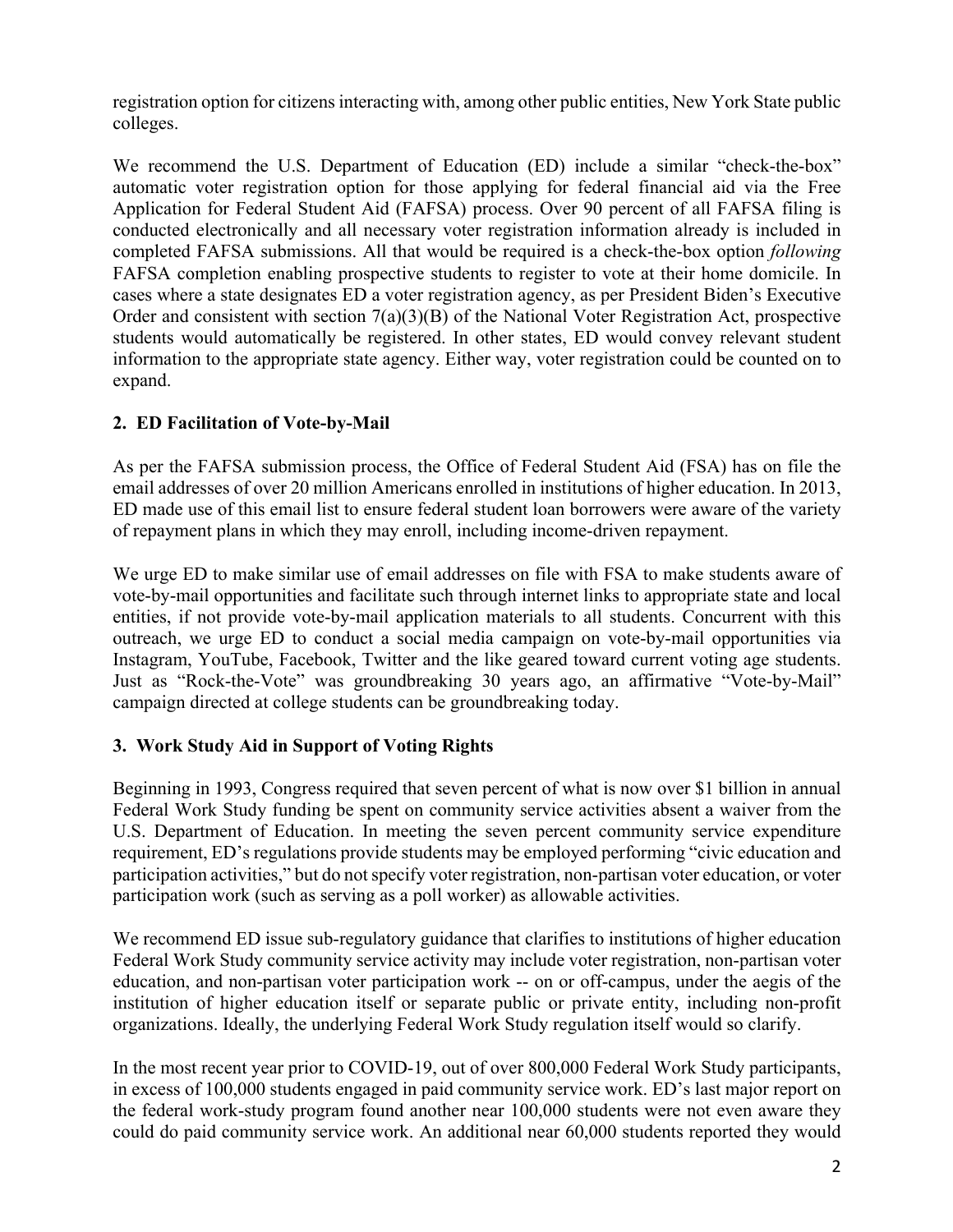have done paid community service if they could find an opportunity to do so. We believe clarifying to institutions, students, and voter participation organizations the opportunity to make use of work study funds for voter engagement work would lead to heightened civic participation.

## **4. Voter Registration Upon Course Registration**

Finally, we highlight that section 487(a)(23) of HEA also requires each institution of higher education to make a "good faith effort" to distribute voter registration information to all certificate and degree-seeking students. That requirement can be met with transmission of an electronic message containing a voter registration form or simple conveyance of a link to a website from which a form may be downloaded. To actually be heeded by students, however, and increase the likelihood of *expanded* access to voter registration as per President Biden's recent Executive Order, more is required than mere receipt of an electronic link absent any context.

In order to meet the strictures of Section  $487(a)(23)$  and be consistent with President Biden's Executive Order stating Administration policy, we recommend ED regulate the "time and manner" in which electronic messages relating to voter registration are conveyed. To maximize the likelihood that students will receive *and* pay attention to the voter registration information, the Secretary should require such information be conveyed in conjunction with other steps associated with enrollment that require student attention, such as the course registration or student identification card application processes. The Department of Education Organization Act gives the Secretary authority to "prescribe such rules and regulations as the Secretary determines necessary or appropriate to administer and manage the functions of the Secretary or the Department," which of course includes compliance with the spirit, intent, and letter of the law as well as Administration policy.

In fact, we urge you to go even further and clarify that institutions of higher education be considered to have demonstrated a good faith effort in support of voter registration as per HEA Section 487(a)(23) if they make check-the-box automatic voter registration an option for students upon course registration or student identification card application consistent with state law or otherwise in conjunction with the relevant state or local entity responsible for voter registration and certification thereof. Rather than a passive paper or electronic message from colleges encouraging voter registration, institutions of higher education that receive over \$150 billion a year in public student aid support (independent of billions more in research funding) should be encouraged if not required to make the option to register to vote part of an experience in which all eligible enrolled students participate.

Pending legislation, H.R. 1, "The For The People Act," which has passed the House of Representatives, includes a provision requiring voter registration information be conveyed attendant to course registration, but we believe the policy can be executed via regulatory action and encourage you to begin that process immediately. Time is of the essence.

At a time that many are working to suppress ballot access for voters, particularly voters of color, we are committed to ensuring that all voters have the tools and knowledge to ensure their ballots are cast and counted. We are certain you share that commitment and look forward to working with you in the time ahead.

Sincerely,